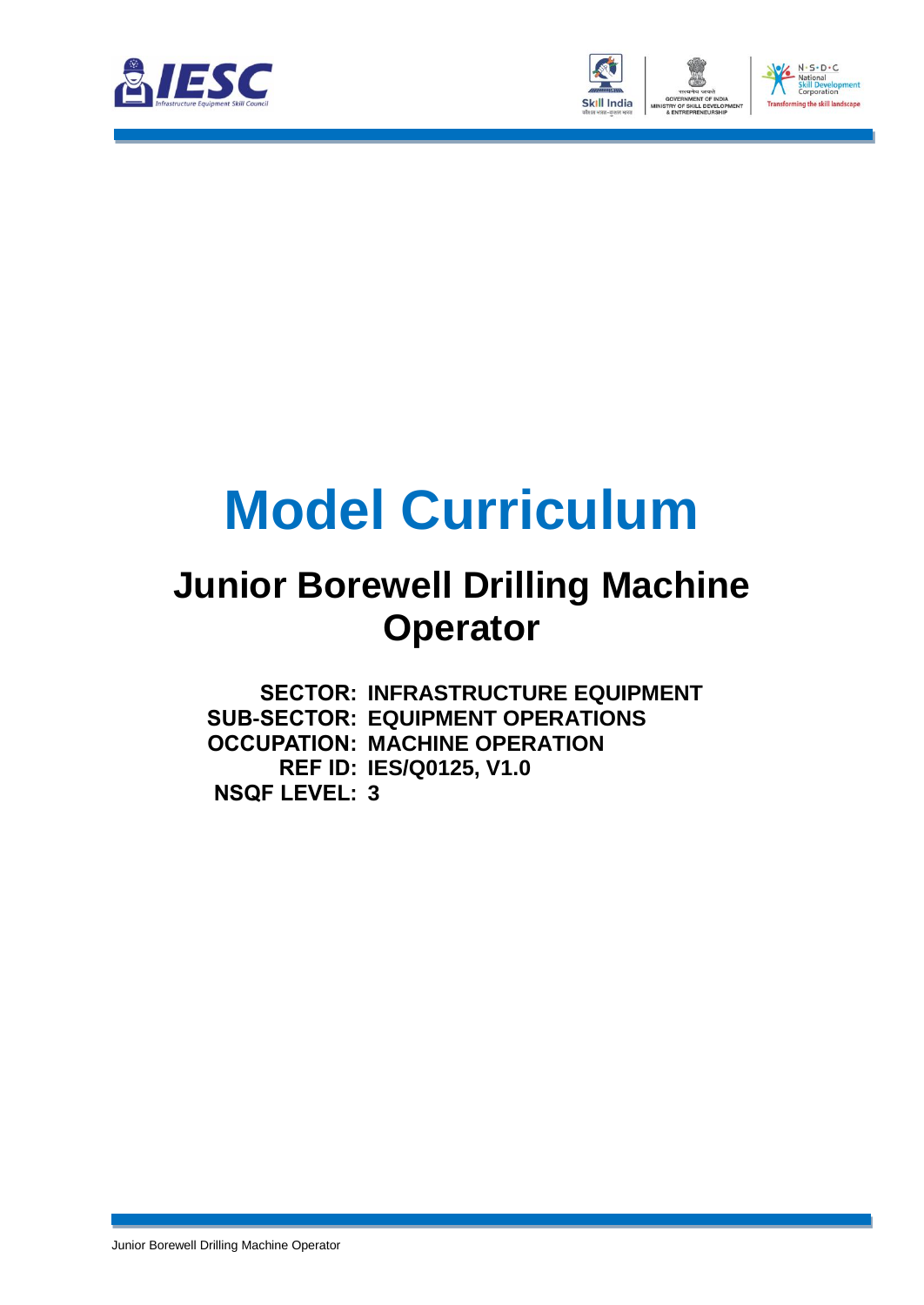



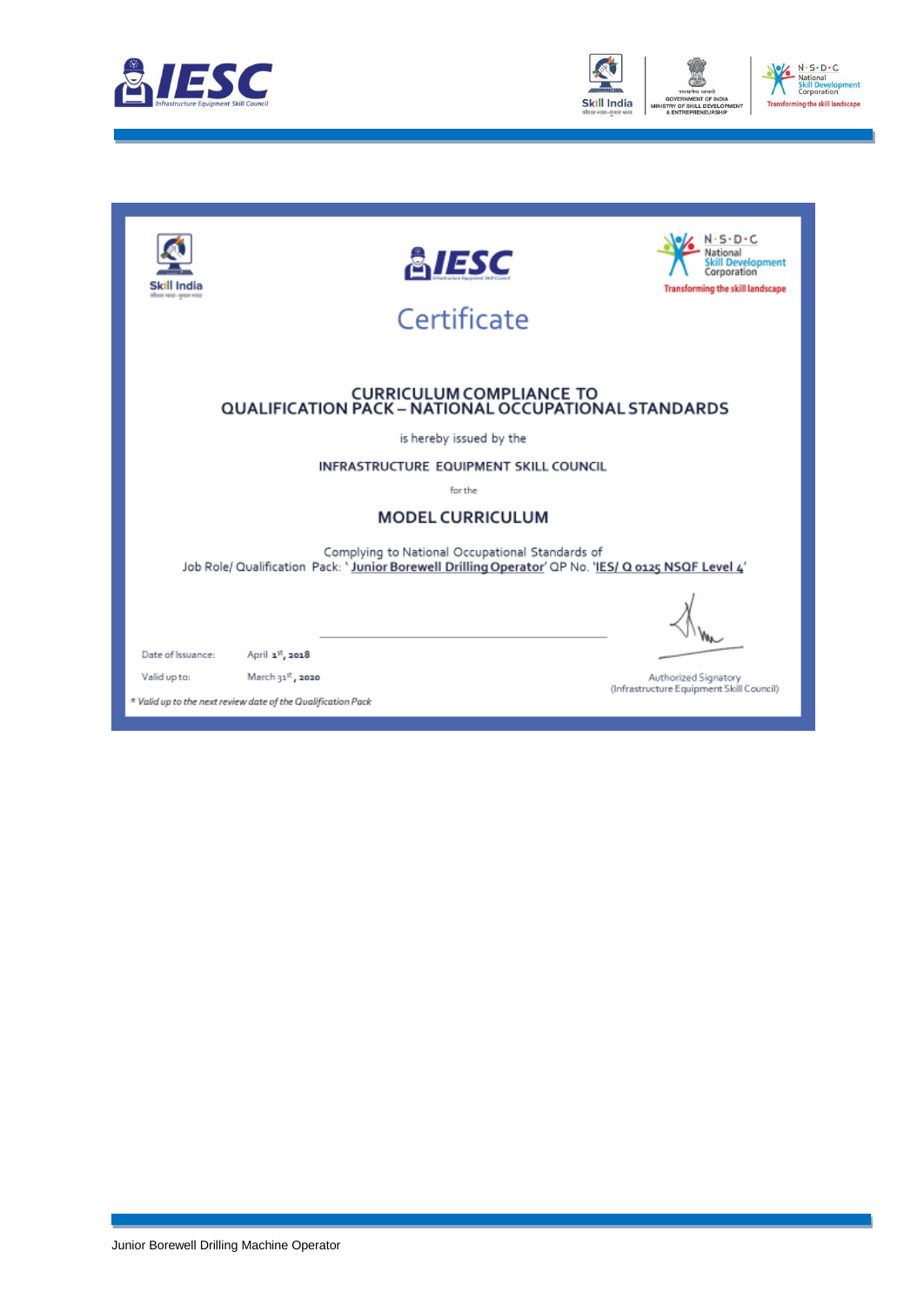



### **TABLE OF CONTENTS**

<span id="page-2-2"></span><span id="page-2-1"></span><span id="page-2-0"></span>

| 1. Curriculum                    | 01  |
|----------------------------------|-----|
| 2. Trainer Pre-requisites        | 05  |
| 3. Annexure: Assessment Criteria | 06. |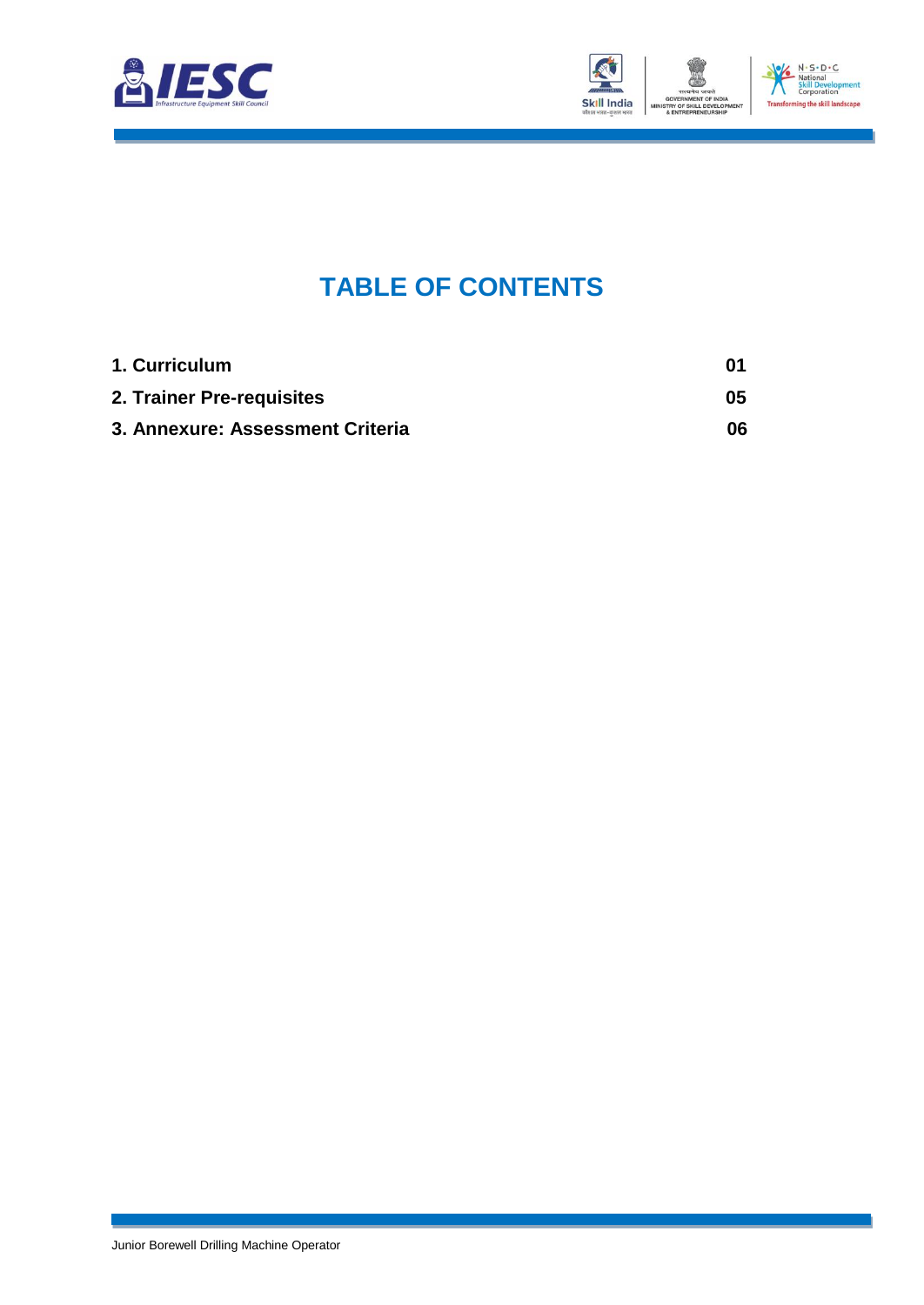



## <span id="page-3-0"></span>**[Junior Borewell Drilling](#page-2-0) [Machine Operator](#page-2-0)**

**CURRICULUM / SYLLABUS**

This program is aimed at training candidates for the job of a "Junior Borewell Drilling Machine Operator", in the "Infrastructure Equipment" Sector/Industry and aims at building the following key competencies amongst the learner

| <b>Program Name</b>                              |                                          | <b>Junior Borewell Drilling Machine Operator</b>                                                                                                                                                                                                                                                                                                                                                                                                                                                                                                                                                                                                                                                                                                                                                                                                                                                                                                                    |              |
|--------------------------------------------------|------------------------------------------|---------------------------------------------------------------------------------------------------------------------------------------------------------------------------------------------------------------------------------------------------------------------------------------------------------------------------------------------------------------------------------------------------------------------------------------------------------------------------------------------------------------------------------------------------------------------------------------------------------------------------------------------------------------------------------------------------------------------------------------------------------------------------------------------------------------------------------------------------------------------------------------------------------------------------------------------------------------------|--------------|
| <b>Qualification Pack Name</b><br>& Reference ID | IES/Q0125                                |                                                                                                                                                                                                                                                                                                                                                                                                                                                                                                                                                                                                                                                                                                                                                                                                                                                                                                                                                                     |              |
| <b>Version No.</b>                               | 1.0                                      | <b>Version Update Date</b>                                                                                                                                                                                                                                                                                                                                                                                                                                                                                                                                                                                                                                                                                                                                                                                                                                                                                                                                          | 28 June 2018 |
| <b>Pre-requisites to</b><br><b>Training</b>      | Class 8th Standard                       | 0 to1 years' experience as an assistant in Drilling Operations                                                                                                                                                                                                                                                                                                                                                                                                                                                                                                                                                                                                                                                                                                                                                                                                                                                                                                      |              |
| <b>Training Outcomes</b>                         | devices.<br>and time frame.<br>$\bullet$ | After completing this programme, participants will be able to:<br>Assist in pre-operation checks on borewell drilling machine<br>by inspecting, preparing and testing the functions of all controls<br>and systems of the machine including its monitoring and safety<br>Assist in borewell drilling operations by inspecting the<br>worksite, understanding the task, planning the methodology and<br>executing it precisely and safely within the allotted resources<br>Assist in regular maintenance of borewell drill machine by<br>selecting and carrying out the relevant service schedule,<br>diagnosing and rectifying common faults, compiling and<br>submitting reports as per organisations policy.<br>Comply with worksite health and safety guidelines by<br>following processes and procedures related to personal<br>protective equipment, basic first aid for common injuries at work<br>site, emergency evacuation and disposal of hazardous waste |              |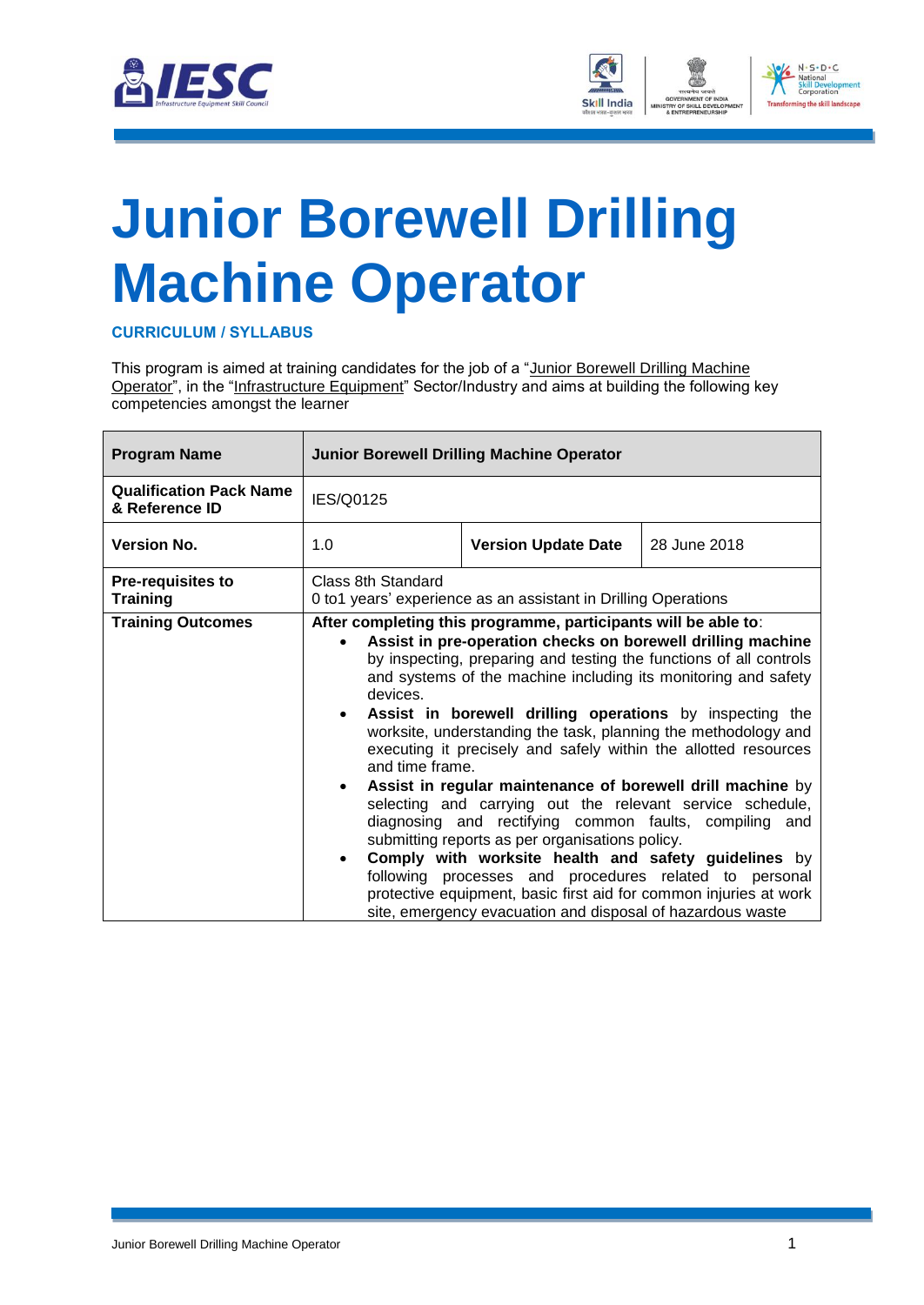



This course encompasses <u>4</u> out of <u>4</u> National Occupational Standards (NOS) of "<u>Junior Borewell</u> Drilling Machine Operator" Qualification Pack issued by "Infrastructure Equipment Skill Council".

| Sr.<br>No.     | <b>Module</b>                                                                                                                                                                                                                                            | <b>Key Learning Outcomes</b>                                                                                                                                                                                                                                                                                                                                                                                                                                                                                                                                                                                                                                                                                                                                                                                                                                                                                                                                                                                                                                                                                                                                                                                                                                                                                                                                                                                                                                                                                                                                                                                                                                                                                                   | <b>Equipment Required</b>                                                                                                                                                                                                                                                                                                                  |
|----------------|----------------------------------------------------------------------------------------------------------------------------------------------------------------------------------------------------------------------------------------------------------|--------------------------------------------------------------------------------------------------------------------------------------------------------------------------------------------------------------------------------------------------------------------------------------------------------------------------------------------------------------------------------------------------------------------------------------------------------------------------------------------------------------------------------------------------------------------------------------------------------------------------------------------------------------------------------------------------------------------------------------------------------------------------------------------------------------------------------------------------------------------------------------------------------------------------------------------------------------------------------------------------------------------------------------------------------------------------------------------------------------------------------------------------------------------------------------------------------------------------------------------------------------------------------------------------------------------------------------------------------------------------------------------------------------------------------------------------------------------------------------------------------------------------------------------------------------------------------------------------------------------------------------------------------------------------------------------------------------------------------|--------------------------------------------------------------------------------------------------------------------------------------------------------------------------------------------------------------------------------------------------------------------------------------------------------------------------------------------|
| $\mathbf{1}$   | <b>Assist in carrying out</b><br>pre-operation checks<br>on borewell drilling<br>equipment<br><b>Theory Duration</b><br>(hh:mm)<br>08:00<br><b>Practical Duration</b><br>(hh:mm)<br>16:00<br><b>Corresponding NOS</b><br><b>Code</b><br><b>IES/N0173</b> | Assist in levelling of drilling equipment<br>$\bullet$<br>as per the slope of ground by using<br>jacks.<br>Inspect<br>equipment for<br>structural<br>$\bullet$<br>damages, leakages, condition of tires,<br>tightness of bolts and nuts.<br>Inspect the mast sections for cracks,<br>٠<br>breaks in chain, and proper greasing.<br>Assist in checking all components in<br>$\bullet$<br>engine,<br>hydraulic, electrical<br>and<br>transmission<br>fitted<br>systems<br>are<br>correctly/not missing<br>Assist in checking all levels in the<br>$\bullet$<br>engine (fuel, lube, coolant), hydraulic<br>and transmission systems; top up<br>where necessary<br>Assist in greasing points/ pivots and<br>٠<br>ensure lubrication of all moving<br>components.<br>Check availability of casing pipes and<br>$\bullet$<br>drill bits to commence operations.<br>Assist in polishing drill bits and<br>$\bullet$<br>servicing<br>before<br>οf<br>hammer<br>connecting to the mast.<br>Check connections of all pipes, and<br>٠<br>hoses; tighten all valves, clamps and<br>nut/bolts<br>Check availability of all essential tools<br>٠<br>and accessories required for drilling<br>operations.<br>Acquire the ability to read<br>and<br>comprehend basic signs, symbols,<br>diagrams, charts and decals on the<br>equipment.<br>Communicate<br>information<br>&<br>$\bullet$<br>instructions using correct tech terms<br>and phrases to team<br>members<br>/supervisor in a clear and concise<br>manner.<br>Assist in maintaining logbook to<br>٠<br>record all activities carried out before<br>the drilling operation.<br>Report defects and problems in time<br>$\bullet$<br>and, if beyond his scope, escalate as<br>necessary | <b>Borewell</b><br>$\bullet$<br>Drilling<br>with<br>Equipment<br>standard<br>tools,<br>accessories<br>and<br>equipment.<br>Class room with audio-<br>$\bullet$<br>video system<br>Manufacturers O and<br>$\bullet$<br>M Manual & Video<br>Safety video<br>$\bullet$<br>PPE Items & Safety<br>$\bullet$<br>Gear<br>Open ground<br>$\bullet$ |
| $\overline{2}$ | <b>Assist in borewell</b><br>drilling operation<br><b>Theory Duration</b><br>(hh:mm)                                                                                                                                                                     | Assist in inspecting the site conditions<br>$\bullet$<br>for any obstruction like underground<br>service utilities, and overhead power<br>lines.<br>Collect the requisite tools and other                                                                                                                                                                                                                                                                                                                                                                                                                                                                                                                                                                                                                                                                                                                                                                                                                                                                                                                                                                                                                                                                                                                                                                                                                                                                                                                                                                                                                                                                                                                                      | <b>Borewell</b><br><b>Drilling</b><br>$\bullet$<br>with<br>Equipment<br>standard<br>tools,<br>accessories<br>and<br>equipment.                                                                                                                                                                                                             |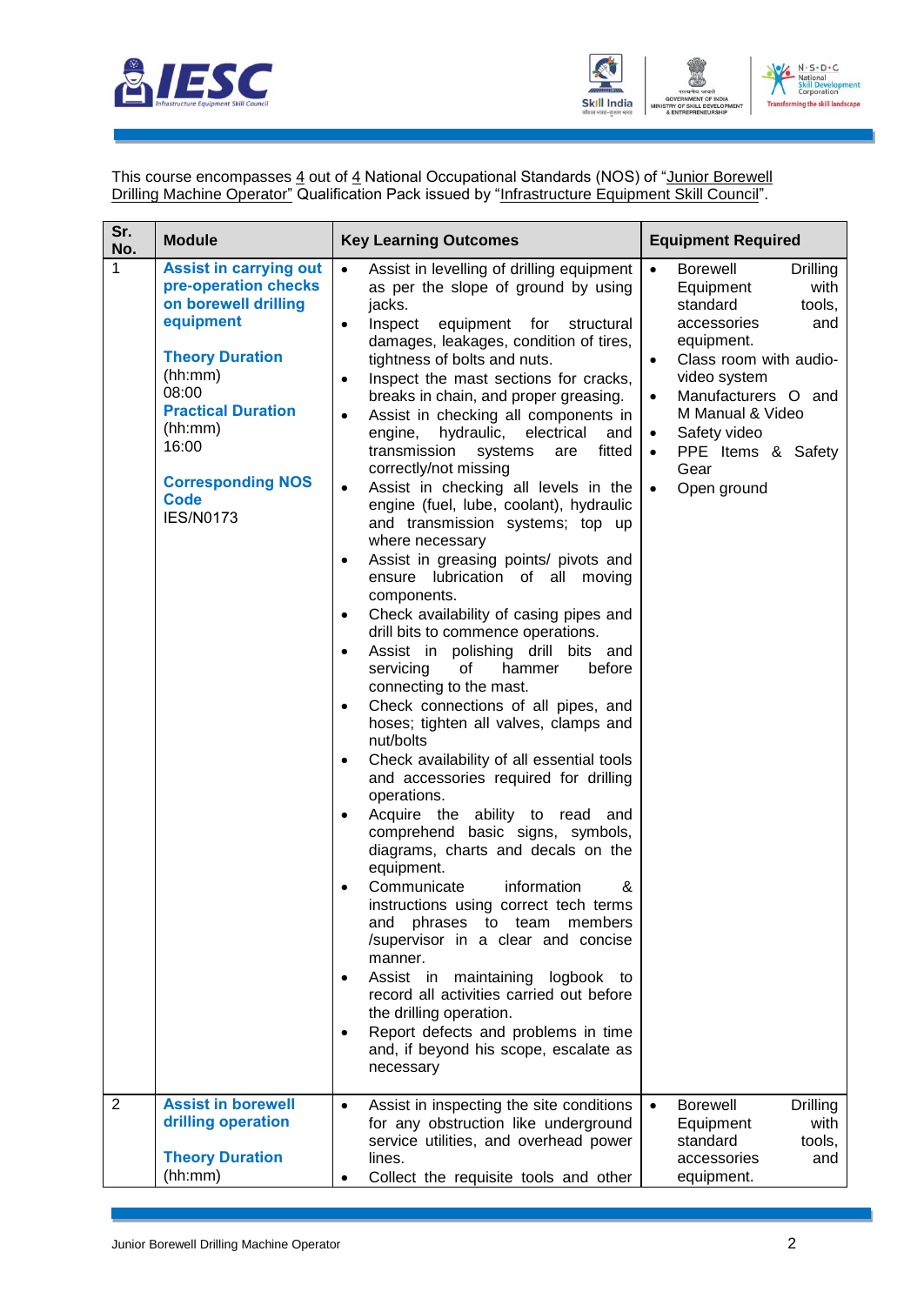





| Sr.<br>No. | <b>Module</b>                                                                                                                                                                                                                                                     | <b>Key Learning Outcomes</b>                                                                                                                                                                                                                                                                                                                                                                                                                                                                                                                                                                                                                                                                                                                                                                                                                                                                                                                                                                                                                                                                  | <b>Equipment Required</b>                                                                                                                                                                                                                                                                                                                                                  |  |  |
|------------|-------------------------------------------------------------------------------------------------------------------------------------------------------------------------------------------------------------------------------------------------------------------|-----------------------------------------------------------------------------------------------------------------------------------------------------------------------------------------------------------------------------------------------------------------------------------------------------------------------------------------------------------------------------------------------------------------------------------------------------------------------------------------------------------------------------------------------------------------------------------------------------------------------------------------------------------------------------------------------------------------------------------------------------------------------------------------------------------------------------------------------------------------------------------------------------------------------------------------------------------------------------------------------------------------------------------------------------------------------------------------------|----------------------------------------------------------------------------------------------------------------------------------------------------------------------------------------------------------------------------------------------------------------------------------------------------------------------------------------------------------------------------|--|--|
|            | 18:00<br><b>Practical Duration</b><br>(hh:mm)<br>36:00<br><b>Corresponding NOS</b><br><b>Code</b><br><b>IES/N0174</b>                                                                                                                                             | equipment from<br>the<br>accessories/<br>storage and place them near the<br>drilling site<br>Assist in setting up the equipment to<br>$\bullet$<br>include parking and stabilising the<br>machine at the drilling point.<br>Assist in starting up as per procedure<br>$\bullet$<br>and check functioning of all the<br>controls, monitoring devices/aids.<br>Assist in drilling operations: Select the<br>$\bullet$<br>appropriate drill rods, connect it to the<br>rotatory motor, polish and attach drill<br>bits<br>Assist in monitoring the drilling by<br>$\bullet$<br>continuously observing gauges like<br>RPM, temperatures, pressures and<br>levels etc<br>Assist in shutting down<br>as<br>per<br>$\bullet$<br>procedure, removal of drill bits/rods;<br>and post operations walk around<br>checks<br>Inspect for damages; leaks etc and<br>$\bullet$<br>report / take appropriate action as laid<br>down.<br>Assist in maintaining logbook to<br>$\bullet$<br>record all activities carried out during<br>the drilling.                                                            | Class room with audio-<br>$\bullet$<br>video system<br>Manufacturers O and<br>$\bullet$<br>M Manual & Video<br>Safety video<br>$\bullet$<br>PPE Items & Safety<br>$\bullet$<br>Gear<br>Open ground<br>$\bullet$                                                                                                                                                            |  |  |
| 3          | <b>Assist in routine</b><br>maintenance and<br>troubleshooting of<br>borewell drilling<br>equipment<br><b>Theory Duration</b><br>(hh:mm)<br>08:00<br><b>Practical Duration</b><br>(hh:mm)<br>16:00<br><b>Corresponding NOS</b><br><b>Code</b><br><b>IES/N0175</b> | Assist in positioning the machine<br>$\bullet$<br>correctly and safely before carrying<br>out any maintenance activity<br>Assist in ensuring all safety measures<br>$\bullet$<br>and equipment are in place before<br>starting the repair work.<br>Assist in inspecting machine<br>for<br>$\sqrt{2}$<br>damaged<br>cracked<br>parts<br>components and rectify as necessary<br>Assist in inspecting and checking the<br>$\bullet$<br>functions of all control mechanisms<br>and monitoring devices.<br>Assist in inspecting engine, hydraulic,<br>$\bullet$<br>electrical,<br>transmission<br>and<br>compressor systems.<br>Assist<br>in<br>servicing<br>the<br>various<br>$\bullet$<br>systems/assemblies/components<br>as<br>per the guidelines.<br>Assist in inspecting and servicing the<br>$\bullet$<br>drill rods, bits and casing as laid down<br>in the maintenance manual<br>Assist in<br>diagnosing<br>defect/<br>the<br>$\bullet$<br>problem<br>rectifying<br>and<br>using<br>appropriate tools/eqpt.<br>Assist in completing documentation<br>on prescribed formats legibly and in | <b>Borewell</b><br><b>Drilling</b><br>$\bullet$<br>with<br>Equipment<br>standard<br>tools,<br>accessories<br>and<br>equipment.<br>Class room with audio-<br>$\bullet$<br>video system<br>Manufacturers O and<br>$\bullet$<br>M Manual & Video<br>Safety video<br>$\bullet$<br>PPE Items & Safety<br>$\bullet$<br>Gear<br>Lab/workshop/<br>$\bullet$<br><b>Covered Shed</b> |  |  |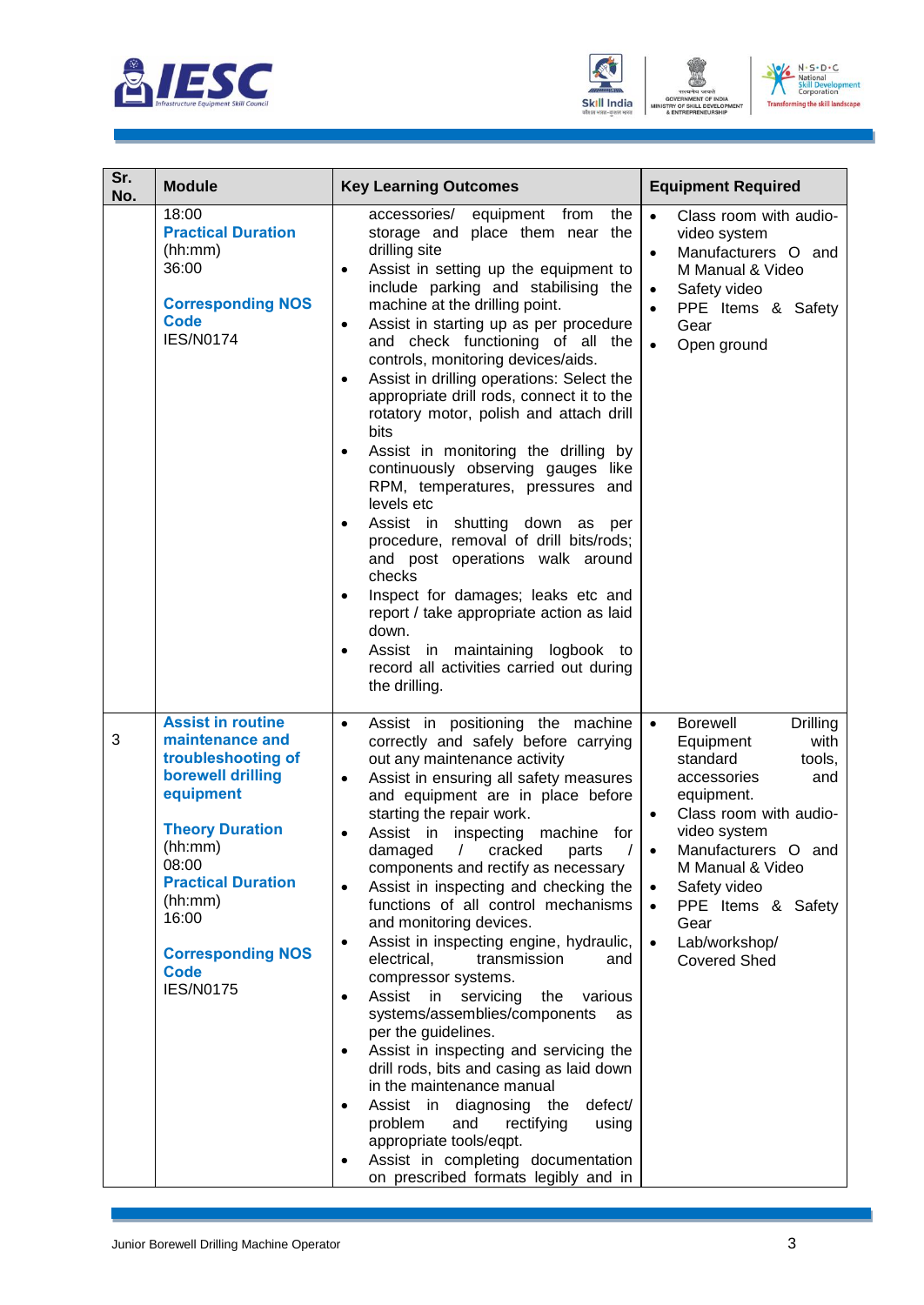





| Sr.<br>No.     | <b>Module</b>                                                                                                                                                                                                                              | <b>Key Learning Outcomes</b>                                                                                                                                                                                                                                                                                                                                                                                                                                                                                                                                                                                                                                                                                                                                                                                                                                                                                                                                                                                                                                                                                                                                                                               | <b>Equipment Required</b>                                                                                                                                                                                                                                                                                                                                                  |
|----------------|--------------------------------------------------------------------------------------------------------------------------------------------------------------------------------------------------------------------------------------------|------------------------------------------------------------------------------------------------------------------------------------------------------------------------------------------------------------------------------------------------------------------------------------------------------------------------------------------------------------------------------------------------------------------------------------------------------------------------------------------------------------------------------------------------------------------------------------------------------------------------------------------------------------------------------------------------------------------------------------------------------------------------------------------------------------------------------------------------------------------------------------------------------------------------------------------------------------------------------------------------------------------------------------------------------------------------------------------------------------------------------------------------------------------------------------------------------------|----------------------------------------------------------------------------------------------------------------------------------------------------------------------------------------------------------------------------------------------------------------------------------------------------------------------------------------------------------------------------|
|                |                                                                                                                                                                                                                                            | time.<br>Report defects and problems in time<br>$\bullet$<br>and escalate, if beyond his scope, as<br>necessary                                                                                                                                                                                                                                                                                                                                                                                                                                                                                                                                                                                                                                                                                                                                                                                                                                                                                                                                                                                                                                                                                            |                                                                                                                                                                                                                                                                                                                                                                            |
| $\overline{4}$ | <b>Comply with</b><br><b>Worksite Health and</b><br><b>Safety Guidelines</b><br><b>Theory Duration</b><br>(hh:mm)<br>06:00<br><b>Practical Duration</b><br>(hh:mm)<br>12:00<br><b>Corresponding NOS</b><br><b>Code</b><br><b>IES/N7601</b> | Comply with all safety, health, security<br>$\bullet$<br>and environmental regulations and<br>guidelines at the worksite<br>Utilise Personal Protective Equipment<br>$\bullet$<br>(PPE) and other safety gear related to<br>protection of body in an effective<br>manner.<br>Follow<br>safety<br>measures<br>during<br>$\bullet$<br>operations to ensure that the health<br>and safety of all including members of<br>the publics is not at risk.<br>Handle the transportation, storage<br>$\bullet$<br>and disposal of hazardous materials<br>and<br>waste<br>in<br>compliance<br>with<br>health,<br>workshop<br>safety<br>and<br>environmental guidelines<br>Operate various types and grades of<br>$\bullet$<br>fire extinguishers, as applicable to the<br>different categories of equipment<br>Support in administering basic first aid<br>$\bullet$<br>and report to concerned staff in case<br>of an accident<br>Respond promptly and appropriately<br>٠<br>to an accident/ incident or emergency,<br>within limits of one's roles and<br>responsibilities<br>Record and report essential details<br>٠<br>related to operations, incidents or<br>accidents as per the organisation's<br>procedures. | <b>Borewell</b><br>Drilling<br>$\bullet$<br>with<br>Equipment<br>standard<br>tools,<br>accessories<br>and<br>equipment.<br>Class room with audio-<br>$\bullet$<br>video system<br>Organisation's ESH /<br>$\bullet$<br>Safety video<br>PPE Items & Safety<br>$\bullet$<br>Gear<br>Firefighting equipment<br>$\bullet$<br>& Charts<br>First Aid Kit and Charts<br>$\bullet$ |
|                | <b>Total Duration</b>                                                                                                                                                                                                                      | Unique Equipment Required:<br>Borewell Drilling Equipment with standard tools, accessories and<br>$\bullet$                                                                                                                                                                                                                                                                                                                                                                                                                                                                                                                                                                                                                                                                                                                                                                                                                                                                                                                                                                                                                                                                                                |                                                                                                                                                                                                                                                                                                                                                                            |
|                | <b>Theory Duration</b><br>40:00<br><b>Practical Duration</b><br>80:00                                                                                                                                                                      | equipment.<br>Class room with audio-video projection system<br>٠<br>Manufacturers O and M Manual & Video<br>$\bullet$<br>Safety video<br>$\bullet$<br>PPE Equipment: Helmet, gloves, earplugs, goggles, safety shoes<br>$\bullet$<br>Firefighting equipment and 'How to Use' Charts<br>$\bullet$<br>First Aid Box and 'How to Do' Charts<br>٠<br>Open ground and Lab/Workshop/Covered Shed                                                                                                                                                                                                                                                                                                                                                                                                                                                                                                                                                                                                                                                                                                                                                                                                                 |                                                                                                                                                                                                                                                                                                                                                                            |

Grand Total Course Duration: **120 Hours, 0 Minutes**

*(This syllabus/ curriculum has been approved by Infrastructure Equipment Skill Council)*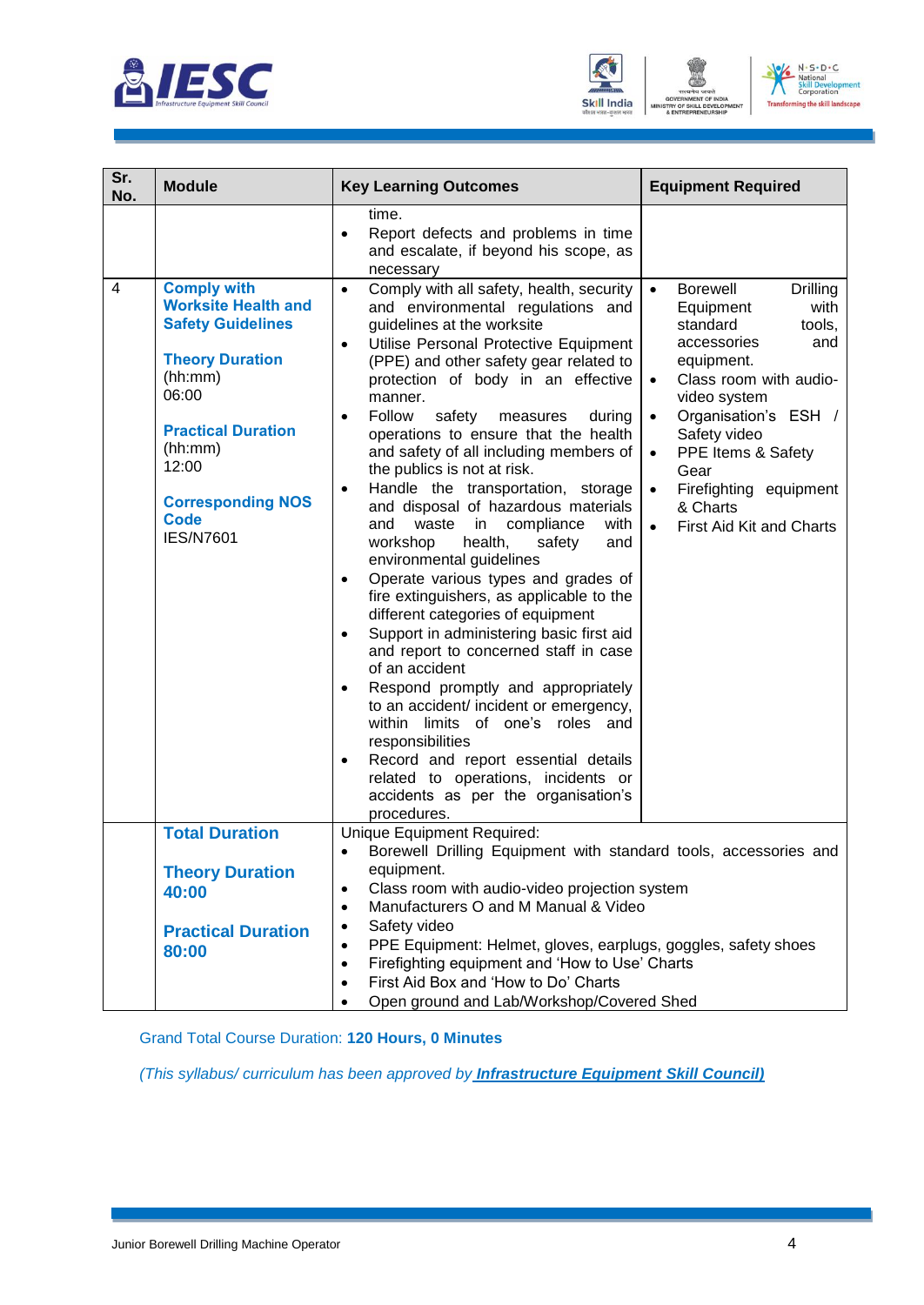



#### <span id="page-7-0"></span>**[Trainer Pre-requisites for Job role: "Junior Borewell Drilling Machine](#page-2-1)  [Operator" mapped to Qualification Pack: "IES/Q0125, v1.0"](#page-2-1)**

| Sr.<br>No.     | <b>Area</b>                                                   | <b>Details</b>                                                                                                                                                                                                                                                 |
|----------------|---------------------------------------------------------------|----------------------------------------------------------------------------------------------------------------------------------------------------------------------------------------------------------------------------------------------------------------|
|                | <b>Description</b>                                            | To deliver accredited training service, mapping to the curriculum detailed<br>above, in accordance with the Qualification Pack "IES/Q 0125 Version 1.0".                                                                                                       |
| $\overline{2}$ | <b>Personal</b><br><b>Attributes</b>                          | Aptitude for conducting training, with strong communication and<br>interpersonal skills. Passion for training and developing others; well-<br>organised; and a team player. Eager to learn and keep oneself updated<br>with the latest in the mentioned field. |
| 3              | <b>Minimum</b><br><b>Educational</b><br><b>Qualifications</b> | Class 10th                                                                                                                                                                                                                                                     |
| 4a             | <b>Domain</b><br><b>Certification</b>                         | Certified for Job Role: "Junior Borewell Drilling Machine Operator" mapped<br>to QP: "IES/Q 0125 - Version 1.0". Minimum accepted score 70%.<br>Desired: Certification Training in Borewell Drilling Operations<br>&<br>Maintenance                            |
| 4b             | <b>Platform</b><br><b>Certification</b>                       | Certified for Job Role: "Trainer" mapped to Qualification Pack: MEP/Q0102.<br>Minimum accepted score 80%.                                                                                                                                                      |
| 5              | <b>Experience</b>                                             | Have 3 to 4 years' site experience in Borewell<br><b>Drilling</b><br>$\bullet$<br>Operations.<br>• Have 1 to 2 years' experience in conducting O and M training<br>programs.                                                                                   |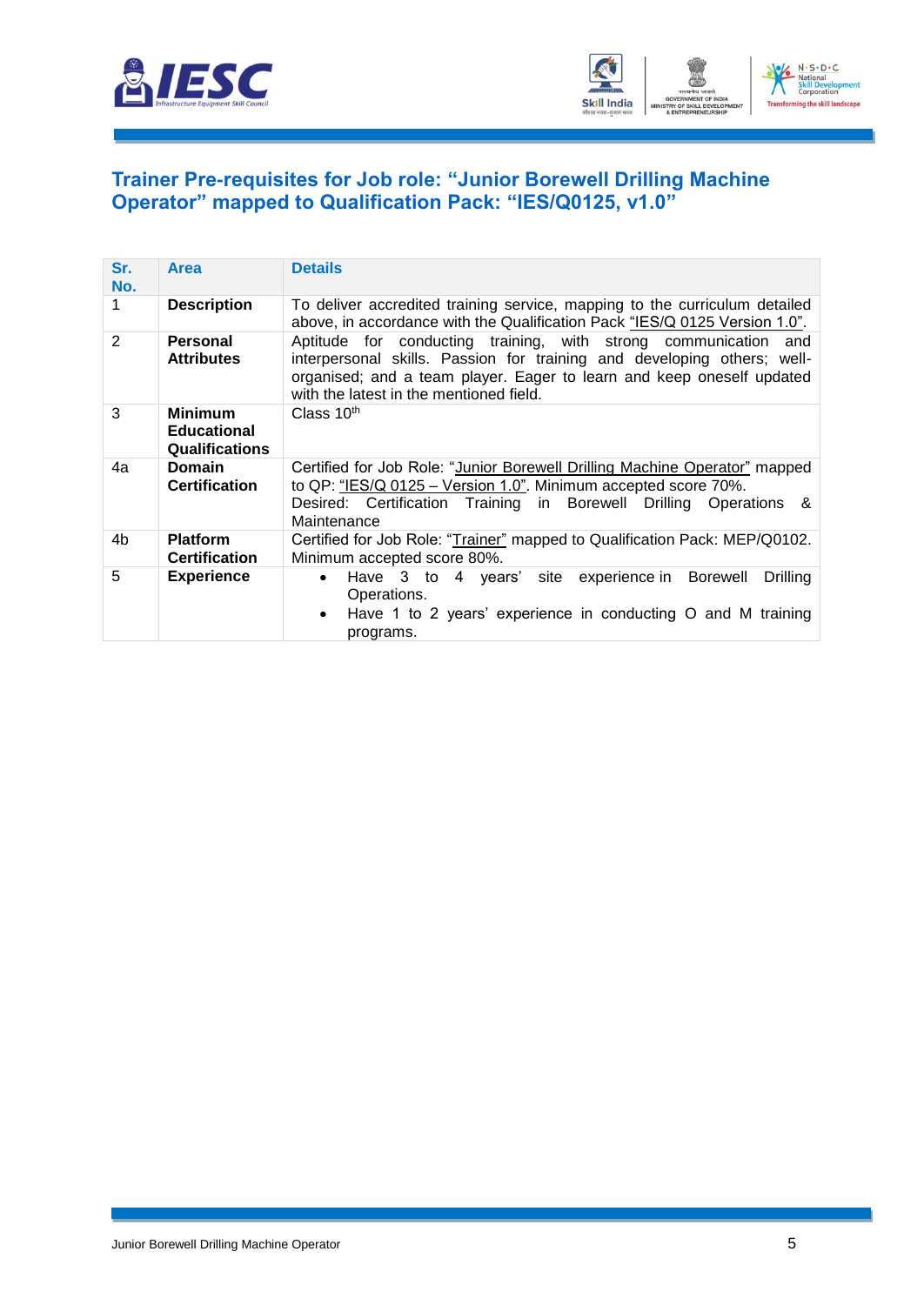



<span id="page-8-0"></span>

| <b>Assessment Criteria</b>  |                                           |
|-----------------------------|-------------------------------------------|
| <b>Job Role</b>             | Junior Borewell Drilling Machine Operator |
| <b>Qualification Pack</b>   | <b>IES/Q 0125 Version 1.0</b>             |
| <b>Sector Skill Council</b> | <b>Infrastructure Equipment</b>           |

| Sr.<br>No.     | <b>Guidelines for Assessment</b>                                                                                                                                                                                                                                                           |
|----------------|--------------------------------------------------------------------------------------------------------------------------------------------------------------------------------------------------------------------------------------------------------------------------------------------|
| $\mathbf{1}$   | Criteria for assessment for each Qualification Pack will be created by the Sector Skill Council. Each<br>Performance Criteria (PC) will be assigned marks proportional to its importance in NOS. SSC will<br>also lay down proportion of marks for Theory and Skills Practical for each PC |
| 2              | The assessment for the theory part will be based on knowledge bank of questions created by the<br><b>SSC</b>                                                                                                                                                                               |
| 3              | Assessment will be conducted for all compulsory NOS, and where applicable, on the selected<br>elective/option NOS/set of NOS.                                                                                                                                                              |
| 4              | Individual assessment agencies will create unique question papers for theory part for each candidate<br>at each examination/training center (as per assessment criteria below)                                                                                                             |
| 5.             | Individual assessment agencies will create unique evaluations for skill practical for every student at<br>each examination/training center based on this criterion                                                                                                                         |
| 6              | To pass the Qualification Pack, trainee should score a minimum of 70% of aggregate marks to<br>successfully clear the assessment                                                                                                                                                           |
| $\overline{7}$ | In case of unsuccessful completion, the trainee may seek reassessment on the Qualification Pack                                                                                                                                                                                            |

| <b>Total Marks: 100</b>                                            | <b>Compulsory NOS</b>                                                                                                                                   |                              |           | <b>Marks Allocation</b> |                                       |
|--------------------------------------------------------------------|---------------------------------------------------------------------------------------------------------------------------------------------------------|------------------------------|-----------|-------------------------|---------------------------------------|
| <b>Assessment Outcomes</b>                                         | <b>Assessment Criteria for Outcomes</b>                                                                                                                 | <b>Total</b><br><b>Marks</b> | Out<br>Of | <b>Theory</b>           | <b>Skills</b><br><b>Practi</b><br>cal |
| 1. IES/N0173 Assist in<br>carrying out pre-<br>operation checks on | PC1.<br>check for tires-damages<br>bulges and report to the operator/<br>supervisor                                                                     | and                          | 3         | 1                       | $\overline{2}$                        |
| bore well drilling<br>equipment                                    | PC <sub>2</sub><br>check for wheels, loose lug bolts,<br>cracks<br>rims.<br>bent<br>as<br>instructions from the operator/<br>supervisor                 | per                          | 3         | 1                       | $\overline{2}$                        |
|                                                                    | PC <sub>3</sub> .<br>tightening of bolts as per the<br>instructions from the operator/<br>supervisor                                                    |                              | 1.5       | 0.5                     | 1                                     |
|                                                                    | assist operator in checking fluid<br>PC4.<br>levels of engine crank case,<br>radiator coolant and<br>electrolyte                                        | 35<br>battery                | 1.5       | 0.5                     | 1                                     |
|                                                                    | check for drill rods availability as<br>PC <sub>5</sub> .<br>per the drilling requirements or as<br>instructions<br>from<br>per<br>operator/ supervisor | the                          | 3         | 1                       | $\overline{2}$                        |
|                                                                    | PC <sub>6</sub> .<br>check for the diesel availability<br>and if needed, report to the<br>operator                                                      |                              | 3         | 1                       | $\overline{2}$                        |
|                                                                    | PC7.<br>operate jacks to level the vehicle<br>if needed use wooden jacks as<br>per the instructions from the<br>operator                                |                              | 3         | 1                       | $\overline{2}$                        |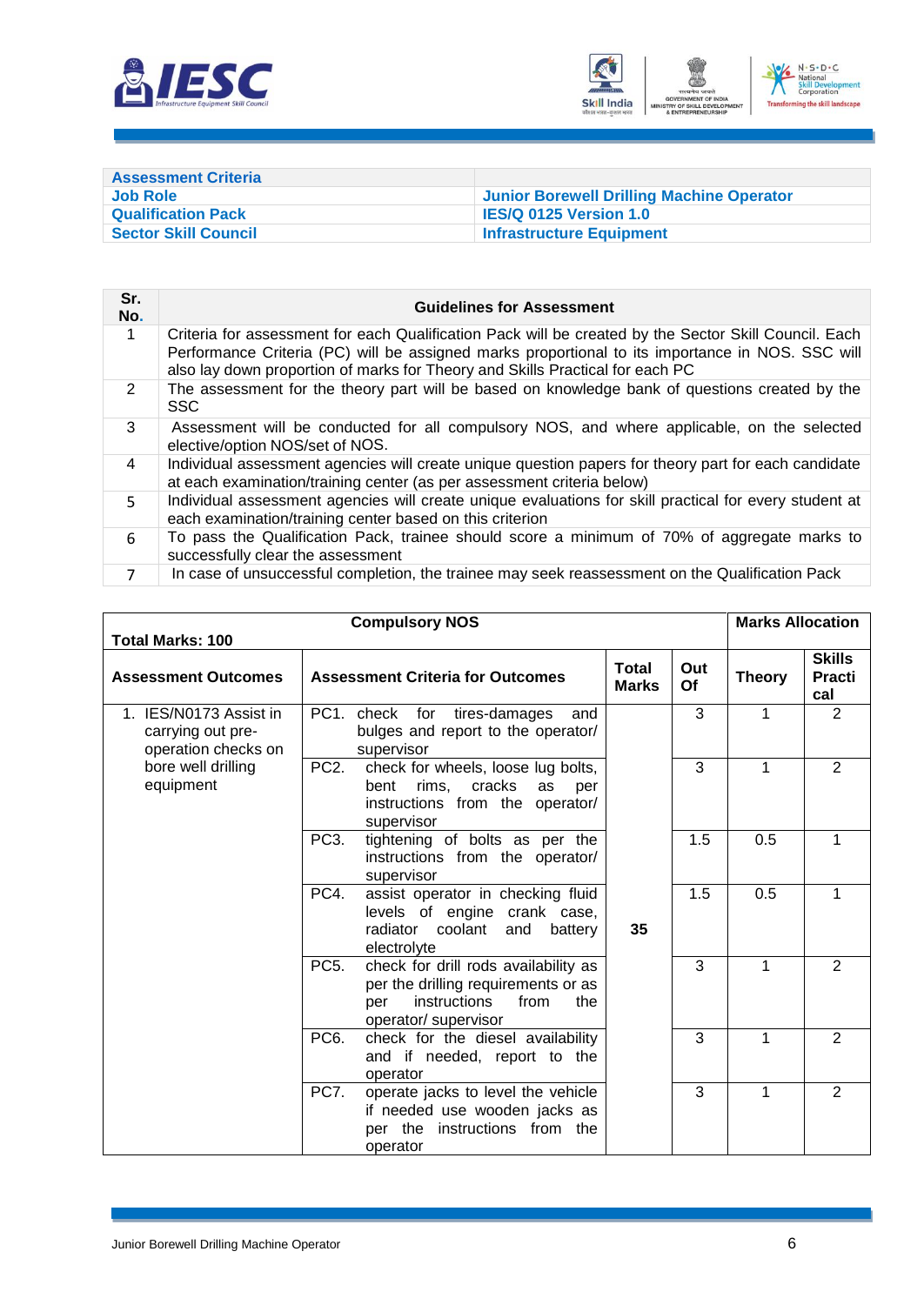





ENT

|                                                            | PC8.              | tighten all the pipes, valves and<br>bolts before running the machine<br>as per operator's instructions                                                                                         |    | 2.5            | 0.5          | $\overline{2}$ |
|------------------------------------------------------------|-------------------|-------------------------------------------------------------------------------------------------------------------------------------------------------------------------------------------------|----|----------------|--------------|----------------|
|                                                            | PC9.              | connect the oil pipe to the main<br>machine (which contains<br>rig<br>mast) that is used for hammer<br>lubrication as directed by the<br>operator                                               |    | 3              | $\mathbf{1}$ | $\overline{2}$ |
|                                                            |                   | PC10. check the availability of tools<br>required to maintain the machine                                                                                                                       |    | 3              | 1            | $\overline{2}$ |
|                                                            |                   | PC11. assist the operator in servicing<br>the hammer before connecting it<br>to the mast                                                                                                        |    | 1.5            | 0.5          | 1              |
|                                                            |                   | PC12. polish the drill bit for better drilling<br>as per instructions from the<br>operator                                                                                                      |    | $\overline{2}$ | $\mathbf{1}$ | 1              |
|                                                            |                   | PC13. assist in cleaning the area to<br>level the surface for performing<br>drilling                                                                                                            |    | $\overline{2}$ | $\mathbf{1}$ | $\mathbf{1}$   |
|                                                            |                   | PC14. report defects precisely to the<br>operator/ supervisor if beyond<br>scope of the role                                                                                                    |    | 1.5            | 0.5          | 1              |
|                                                            |                   | PC15. assist<br>maintaining<br>in<br>a<br>checking/maintenance logbook to<br>record all activities performed<br>before<br>starting<br>the<br>paver<br>operation                                 |    | 1.5            | 0.5          | 1              |
|                                                            |                   | <b>Total</b>                                                                                                                                                                                    |    | 35             | 12           | 23             |
| 2. IES/N0174 Assist in<br>bore well drilling<br>operations |                   | PC1. pick up required<br>material<br>or<br>equipment from storage and place<br>them near the drilling area                                                                                      |    | 3              | $\mathbf{1}$ | $\overline{2}$ |
|                                                            | PC <sub>2</sub> . | grease the drill rods as per the<br>instructions from the operator/<br>supervisor                                                                                                               |    | 3              | 1            | $\overline{2}$ |
|                                                            | PC <sub>3</sub> . | assist the operator in placing<br>casing pipe and connecting drill<br>rods to the rotate motor                                                                                                  |    | 3              | 1            | $\overline{2}$ |
|                                                            | PC4.              | assist the operator in monitoring<br>RPM, air discharge temperature<br>pressure,<br>engine<br>and<br>water<br>temperature and pressure and<br>sump pressure displayed in the<br>compressor unit | 30 | 3              | 1            | 2              |
|                                                            | PC <sub>5</sub> . | check the engine oil regularly in<br>two machines i.e. main truck and<br>the supporting truck                                                                                                   |    | 3              | 1            | $\overline{2}$ |
|                                                            | PC <sub>6</sub> . | assist the operator in adding<br>fluids, coolants and fuel into the<br>equipment                                                                                                                |    | 3              | 1            | $\overline{2}$ |
|                                                            | PC7.              | monitor the drilling operation<br>when the operator is not around<br>the equipment                                                                                                              |    | 3              | 1            | $\overline{2}$ |
|                                                            | PC8.              | clean the area regularly while<br>drilling is in process as per<br>instructions from the operator/<br>supervisor                                                                                |    | 3              | 1            | $\overline{2}$ |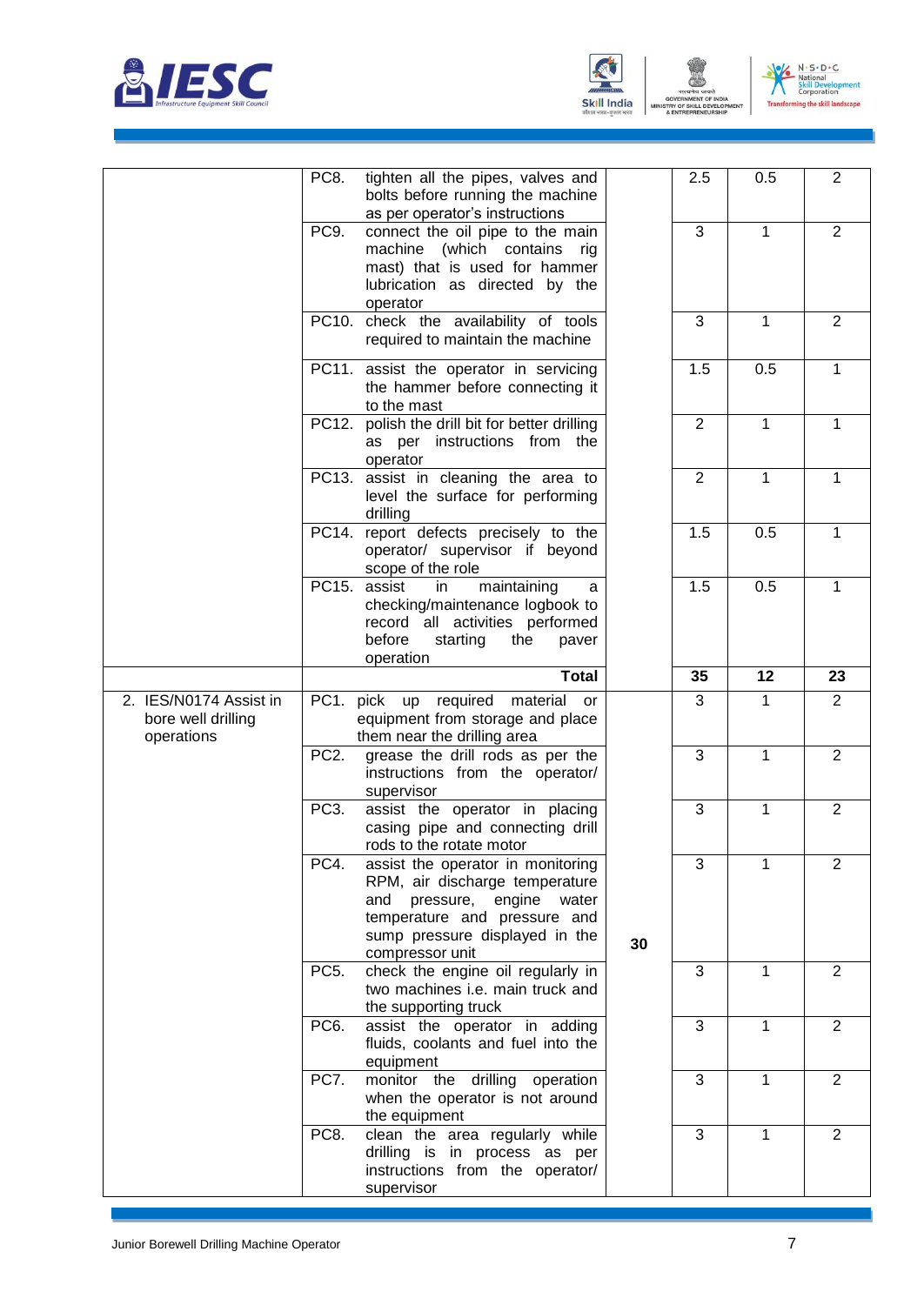





ENT

|                                                                      | PC9.<br>place the tools and other parts at<br>place<br>when<br>drilling<br>its<br>is.<br>completed                                                                         |    | 3              | 1              | $\overline{2}$ |
|----------------------------------------------------------------------|----------------------------------------------------------------------------------------------------------------------------------------------------------------------------|----|----------------|----------------|----------------|
|                                                                      | PC10. assist the operator in recording<br>the drilling process as per the<br>organization standards                                                                        |    | 3              | 1              | $\overline{2}$ |
|                                                                      | <b>Total</b>                                                                                                                                                               |    | 30             | 10             | 20             |
| 3. IES/N0175 Assist in<br>regular maintenance                        | PC1. assist in checking fluid<br>levels,<br>coolant, oils and topping                                                                                                      |    | $\overline{2}$ | 1              | 1              |
| of the bore well<br>drilling equipment                               | PC2. check for leakages, tightening and<br>compressor conditions after every<br>drill operation                                                                            |    | 2.5            | 1              | 1.5            |
|                                                                      | assist the operator in repairing and<br>PC3.<br>maintenance of the equipment                                                                                               |    | 1.5            | 0.5            | $\mathbf{1}$   |
|                                                                      | PC4. check the<br>battery<br>level<br>and<br>condition of the terminals as per<br>instructions from the operator                                                           |    | $\overline{2}$ | 0.5            | 1.5            |
|                                                                      | ensure all the tools are kept in the<br>PC5.<br>designated place after usage                                                                                               |    | 1.5            | 0.5            | $\mathbf{1}$   |
|                                                                      | PC6. report defects precisely to the<br>supervisor if beyond scope of his<br>role                                                                                          |    | 1.5            | 0.5            | 1              |
|                                                                      | PC7.<br>tools<br>while<br>appropriate<br>use<br>troubleshooting                                                                                                            | 20 | 1.5            | 0.5            | 1              |
|                                                                      | PC8.<br>assist operator<br>in<br>diagnosing<br>problem<br>and<br>identifying<br>appropriate repair procedures                                                              |    | 1.5            | 0.5            | 1              |
|                                                                      | PC9.<br>dispose<br>waste<br>the<br>as<br>per<br>guidelines of the site/ organization                                                                                       |    | 1.5            | 0.5            | 1              |
|                                                                      | PC10. follow reporting procedures as laid<br>down by the employer                                                                                                          |    | 1.5            | 0.5            | 1              |
|                                                                      | PC11. assist<br>in<br>completing<br>all<br>documentation in the prescribed<br>standards in a timely manner                                                                 |    | 1.5            | 0.5            | $\mathbf{1}$   |
|                                                                      | PC12. report defects precisely to the<br>operator/ supervisor if<br>beyond<br>scope of his role                                                                            |    | 1.5            | 0.5            | 1              |
|                                                                      | <b>Total</b>                                                                                                                                                               |    | 20             | $\overline{7}$ | 13             |
| 4. IES/N7601 Comply<br>with worksite health<br>and safety guidelines | PC <sub>1</sub> .<br>health,<br>comply<br>with<br>safety,<br>security and environment related<br>regulations/ guidelines at the<br>work site                               |    | 1.5            | 0.5            | 1              |
|                                                                      | Personal<br>PC <sub>2</sub> .<br>Protective<br>use<br>Equipment (PPE) and other safety<br>applicable<br>gear<br>as<br>to<br>the<br>equipment and the worksite              | 15 | 2.5            | 0.5            | $\overline{2}$ |
|                                                                      | PC3.<br>follow<br>safety<br>measures during<br>operations to ensure that the<br>health and safety of self or others<br>(including members of the public)<br>is not at risk |    | $\overline{2}$ | 1              | 1              |